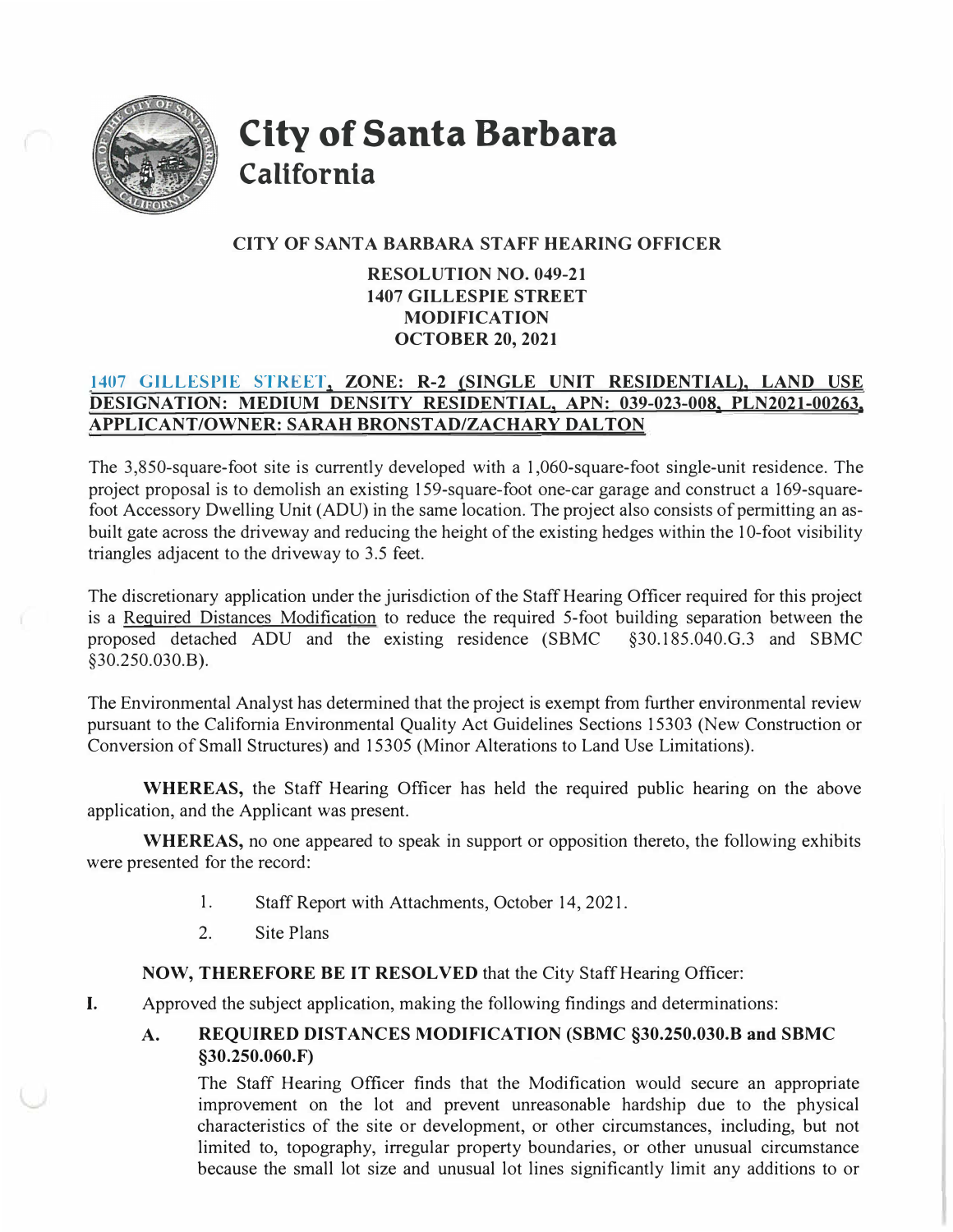expansion of the ADU footprint. Additionally, the proposed ADU is only slightly over the minimum floor area of 150 square feet required for an efficiency unit. The approximately 2-foot reduction of the building separation requirement will allow a modest I 0-square-foot addition to the ADU to create an efficiency kitchen and make the interior space more functional. Lastly, ADUs contribute to the City's housing stock, and at 159 square feet, the proposed ADU will be affordable by design.

- II. Said approval is subject to the following conditions:
	- **A. Unanticipated Archaeological Resources Contractor Notification.** Standard discovery measures shall be implemented per the City master Environmental Assessment throughout grading and construction: Prior to the start of any vegetation or paving removal, demolition, trenching or grading, contractors and construction personnel shall be alerted to the possibility of uncovering unanticipated subsurface archaeological features or artifacts.

If such archaeological resources are encountered or suspected, work shall be halted immediately, the City Environmental Analyst shall be notified and the Owner shall retain an archaeologist from the most current City Qualified Archaeologists List. The latter shall be employed to assess the nature, extent and significance of any discoveries and to develop appropriate management recommendations for archaeological resource treatment, which may include, but are not limited to, redirection of grading and/or excavation activities, consultation and/or monitoring with a Barbarefio Chumash representative from the most current City qualified Barbarefio Chumash Site Monitors List, etc.

If the discovery consists of possible human remains, the Santa Barbara County Coroner shall be contacted immediately. If the Coroner determines that the remains are Native American, the Coroner shall contact the California Native American Heritage Commission. A Barbarefio Chumash representative from the most current City Qualified Barbarefio Chumash Site Monitors List shall be retained to monitor all further subsurface disturbance in the area of the find. Work in the area may only proceed after the Environmental Analyst grants authorization. If the discovery consists of possible prehistoric or Native American artifacts or materials, a Barbarefio Chumash representative from the most current City Qualified Barbarefio Chumash Site Monitors List shall be retained to monitor all further subsurface disturbance in the area of the find. Work in the area may only proceed after the Environmental Analyst grants authorization. A final report on the results of the archaeological monitoring shall be submitted by the City-approved archaeologist to the Environmental Analyst within 180 days of completion of the monitoring and prior to any certificate of occupancy for the project.

- **B. Plan Correction.** Prior to submittal for a Building Permit, the applicant shall remove the parenthetical reference to the total Nonconforming Open Yard of 546 square feet on Sheet AO.O.
- **C. Driveway Shade Structure.** The unpermitted shade structure located in the driveway shall be removed prior to issuance of any building permits for the project.